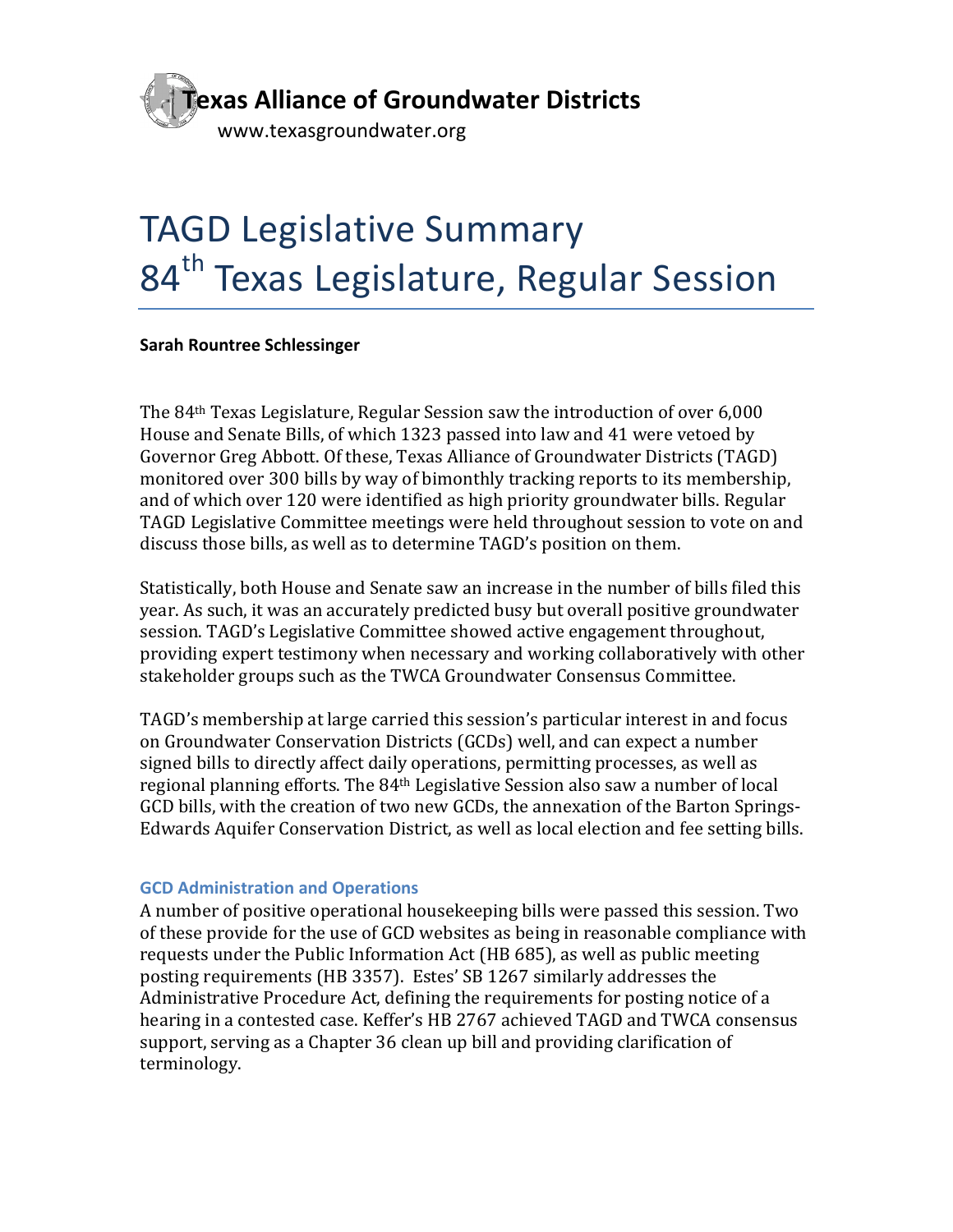

# **Permitting**

From a groundwater permitting perspective, the passage of three bills in particular should be noted. HB 2179 cleans up the existing permit hearing process in Chapter 36 of the Water Code, further defining the boundaries of board action as it relates to contested case hearings and preliminary hearings. SB 854 positively streamlines GCD operations by allowing for the automatic renewal of an operating permit without a hearing, provided certain requirements are met.

The passage of HB 655 provides definition of an ASR project and clarification on its permitting process. The bill states that while ASR wells are required to be registered with a GCD and subject to regular well registration fees, TCEQ holds exclusive jurisdiction over its permitting. HB 655 requires TCEQ to limit the recoverable amount of water from the project to the total amount injected, requiring further limitation if it finds unrecoverable losses will occur. The bill further defines that should the project produce more water than the amount authorized for withdrawal by TCEQ, a GCD's spacing production, and permitting rules and fees will apply to the withdrawals above the amount authorized.

#### **Regional Planning**

Much attention was given to the subject of interstate cooperation and the perception of heterogeneous groundwater management. On a state level, HB 163 addresses interstate cooperation and regional water issues by amending Chapter 8 of the Water Code, laying out the conditions for the water commission created to advise the Governor and the Legislature and renaming it the Southwestern States Water Commission. HB 30 similarly addresses regional water planning by requiring the inclusion of large-scale desalination facilities in Regional Water Plans, and expanding the definition of desalination to include both seawater and brackish groundwater. 

Perhaps the most significant in regional planning, however, is the passage of HB 200, which revises the Desired Future Conditions (DFCs) appeals process. As part of its revision, HB 200 adds a contested case hearing process for the appeal of a DFC via a State Office of Administrative Hearings (SOAH) hearing and allows a petitioner to appeal a District's final decision to a local district court.

#### **GCD Boards**

Responding to the increasing pressure placed on district board members, the passage of HB 3163 will positively affect GCD boards and their decision making process. HB 3163 states that a district board member acting in their individual capacity is immune from suit and liability for actions taken on behalf of the board.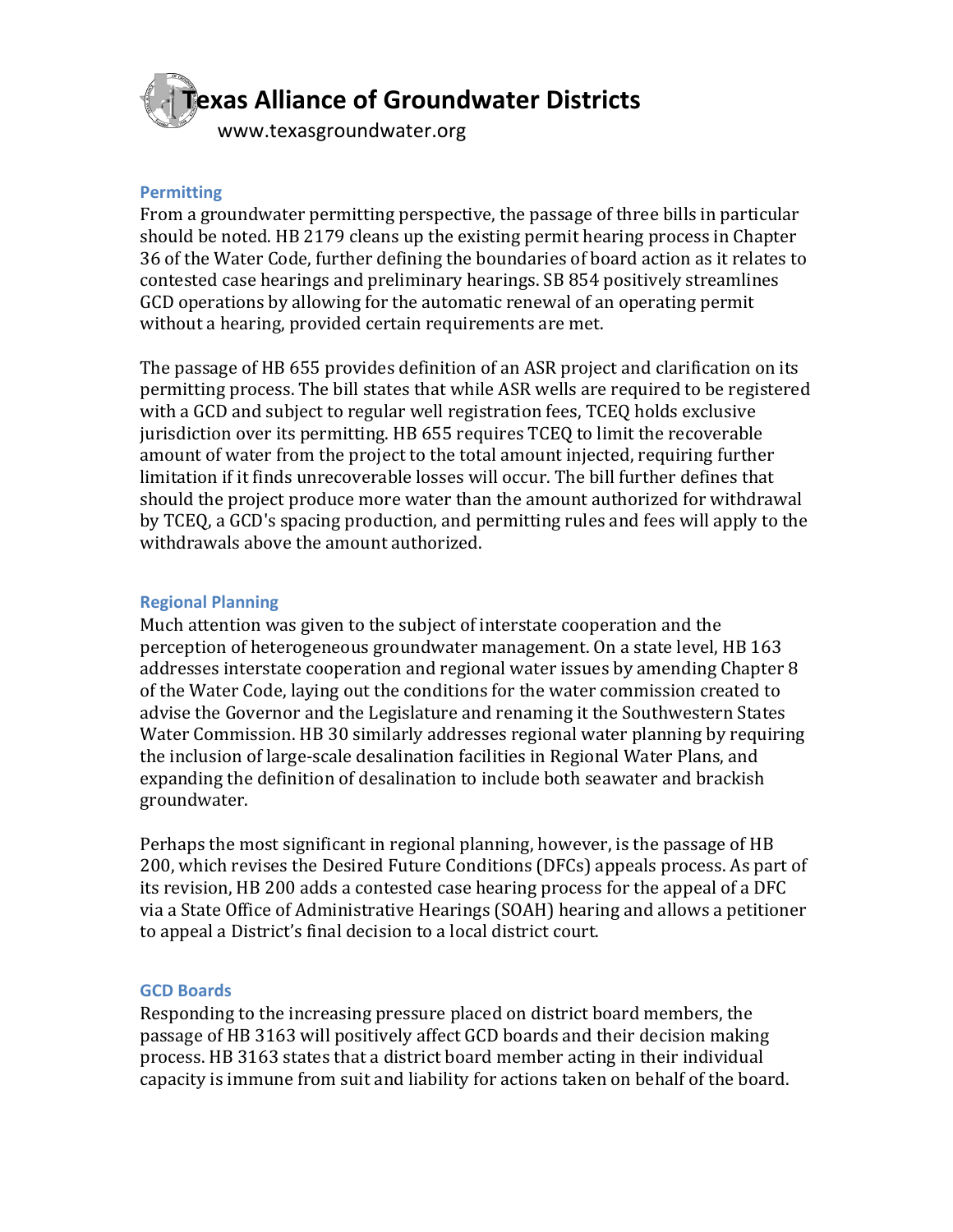

Further, HB 3163 determines the attempt to bring suit against a board member for those actions as constituting coercion of a public official.

#### **Local Elections**

The  $84<sup>th</sup>$  Legislative Session also saw the passage of a number of local election bills  $(i.e.$  HB 1819, SB 363, and SB 2030). Benefitting further housekeeping and financial savings for GCDs, Fraser's SB 733 extends the deadline for a political subdivision to change its election date to the uniform election date to December  $31, 2016$ .

#### **New GCDs**

# **HB 2407 Filed Without Signature: Effective Immediately**

Relating to the creation of the Comal Trinity Groundwater Conservation District.

# **HB** 3405 Filed Without Signature: Effective Immediately

Relating to the territory and authority of the Barton Springs-Edwards Aquifer Conservation District to regulate certain wells for the production of groundwater.

# HB 4207 Filed Without Signature: Effective 9/1/15

Relating to the creation of the Aransas County Groundwater Conservation District.

#### **Drillers, Real Estate, & Research**

Beyond bills directly affecting GCD operations, a number of significant groundwater bills saw success this session. HB 930 amends the Occupations Code by authorizing the Texas Department of Licensing and Registration (TDLR) to reinstate the apprentice driller and apprentice pump installer program. The passage of this bill and restoration of TDLR's programs will help protect Texas aquifers and compliment GCD efforts by ensuring that water well drillers and pump installers receive proper guidance.

Similarly, HB 1221's amendment of the Texas Property Code will compliment GCD involvement in local management by requiring sellers of residential real property to include GCD information as a disclosure form provided to potential buyers. At the state level, the passage of HB 1232 will benefit groundwater management by requiring TWDB to conduct a study to define the quality and quantity of groundwater and to produce a map showing the area and water quality of aquifer by December 31, 2016.

**Bills that were Vetoed HB 2647 : Vetoed**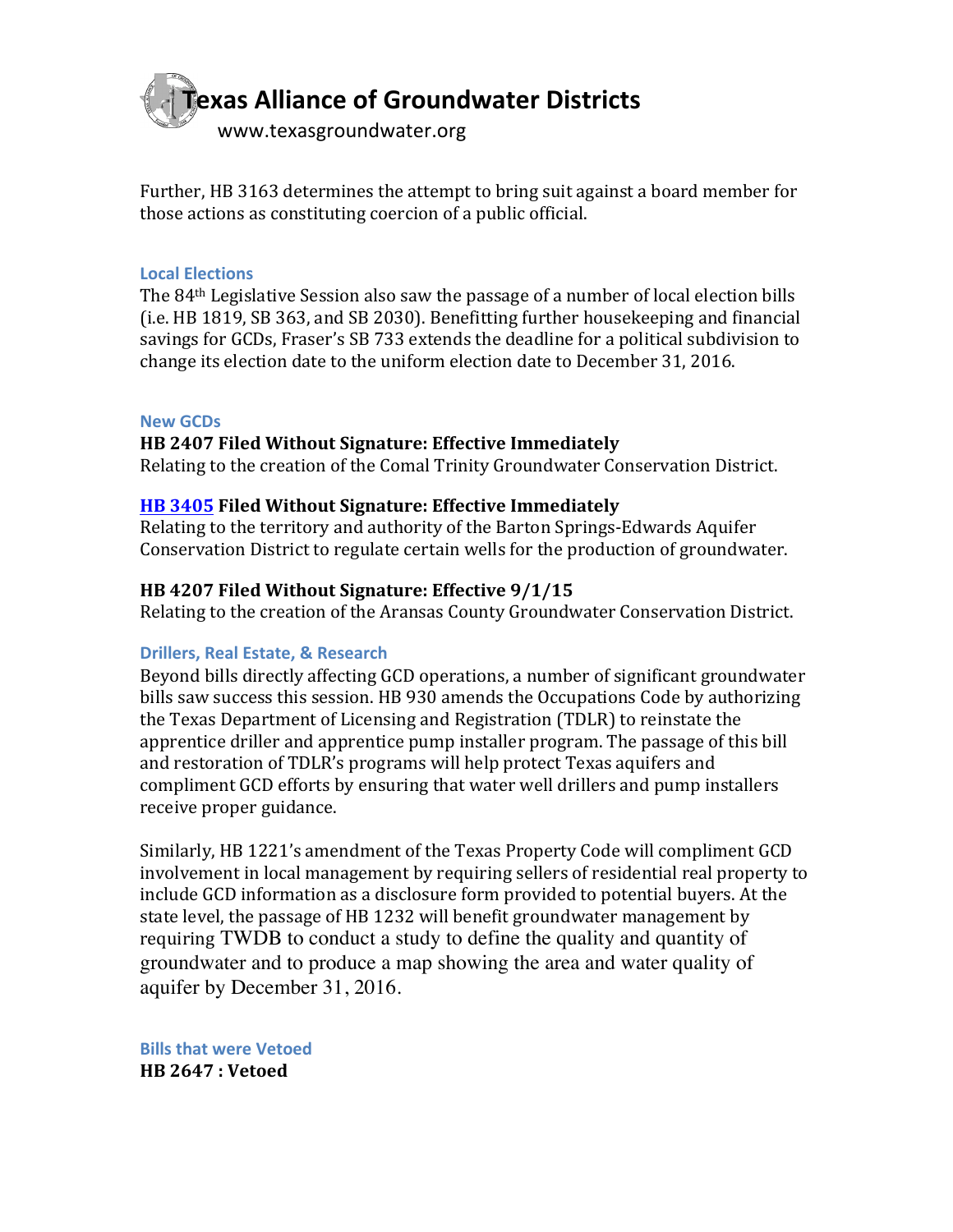

Relating to a limitation on the authority to curtail groundwater production from wells used for power generation or mining.

Governor Abbott's objections to HB 2647 are expressed in his June  $20$ <sup>th</sup>, 2015 Proclamation, in which he states that HB 2647 "eliminates local discretion by mandating the preferential treatment of certain types of groundwater use over other important uses". Governor Abbott's veto is significant in its protection of GCDs' pursuits to implement management strategies that treat all users equitably, and its recognition of the benefit of local groundwater management that responds to local needs and concerns.

# **Looking Ahead**

Looking ahead, we expect to see substantial change in Texas water policy leadership. Shortly after session closed, long time water policy champions Sen. Fraser and Rep. Keffer announced that they would not be seeking reelection, followed closely by an announcement of retirement from the Texas Water Development Board Chairman Rubenstein. TAGD intends to participate in the inheritance of their institutional knowledge that has carried the development of Texas water legislation.

With the adjournment of the 84h Texas Legislature on Monday, June  $1<sup>st</sup>$ , 2015, TAGD provided its membership with a final tracking report of a total of 40 bills. Governor Abbott had until Sunday, June  $21^{st}$ , 2015 to sign or veto bills. Of those 40, the following bills were passed:

# **Bills that Passed**

- $\cdot$  **HB** 23 Signed: Effective  $9/1/2015$ Relating to disclosure of certain relationships with local government officers and vendors
- **HB** 30 Signed: Effective  $6/19/2015$ Relating to the development of brackish groundwater
- **HB 40 Signed: Effective Immediately**  Relating to the express preemption of regulation of oil and gas operations and the exclusive jurisdiction of those operations by the state
- **HB** 163 Signed: Effective  $9/1/2015$ Relating to interstate cooperation to address regional water issues
- HB 200 Signed: Effective  $9/1/15$ Relating to the regulation of groundwater
- **HB 280 Signed: Effective 9/1/2015** Relating to the information required to be posted by the Texas Water Development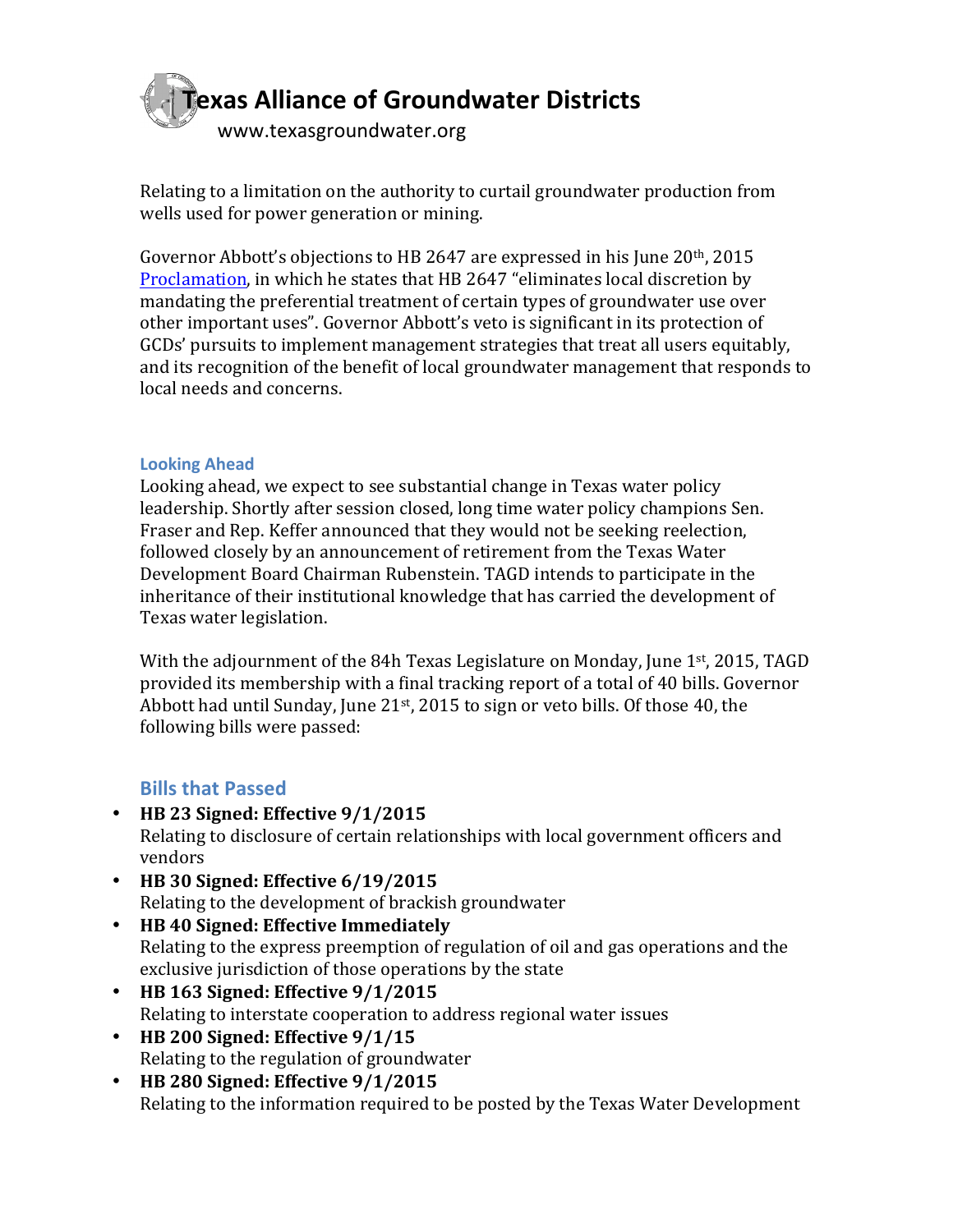

Board on the board's Internet website regarding the use of the state water implementation fund for Texas.

- **HB 655 Signed: Effective Immediately** Relating to the storage and recovery of water in aquifers.
- **HB** 685 Signed: Effective  $9/1/2015$ Relating to the production of public information available on the website of a political subdivision of this state.
- **HB** 930 Signed: Effective  $9/1/2015$ Relating to water well drillers and pump installers.
- **HB** 1221 Signed: Effective  $1/1/16$ Relating to seller's disclosures in connection with residential real property subject to groundwater regulation.
- **HB 1232 Signed: Effective Immediately** Relating to a study by the Texas Water Development Board regarding the mapping of groundwater in confined and unconfined aquifers.
- **HB** 1378 Signed: Effective  $1/1/16$ Relating to annual financial reporting of debt information.
- **HB 1421 Signed: Effective Immediately** Relating to fees charged by the Coastal Plains Groundwater Conservation District.
- **HB 1819 Filed Without Signature: Effective Immediately** Relating to the date for the election of directors of the Hill Country Underground Water Conservation District.
- **HB 2031 Signed: Effective Immediately** Relating to the development and production of marine seawater desalination, integrated marine seawater desalination, and facilities for the storage, conveyance, and delivery of desalinated marine seawater.
- **HB 2154 Signed: See Remarks for Effective Date** Relating to the functions and operation of the State Office of Administrative Hearings.
- **HB 2179 Signed: Effective Immediately** Relating to hearings that concern the issuance of permits by a groundwater conservation district.
- HB 2230 Signed: Effective  $9/1/15$ Relating to the authority of the Texas Commission on Environmental Quality to authorize an injection well used for oil and gas waste disposal to be used for the disposal of nonhazardous brine.
- **HB 2407 Filed Without Signature: Effective Immediately** Relating to the creation of the Comal Trinity Groundwater Conservation District.
- **HB 2767 Signed: Effective Immediately** Relating to the powers, duties, and administration of groundwater conservation districts.
- **HB 3163 Signed: Effective Immediately**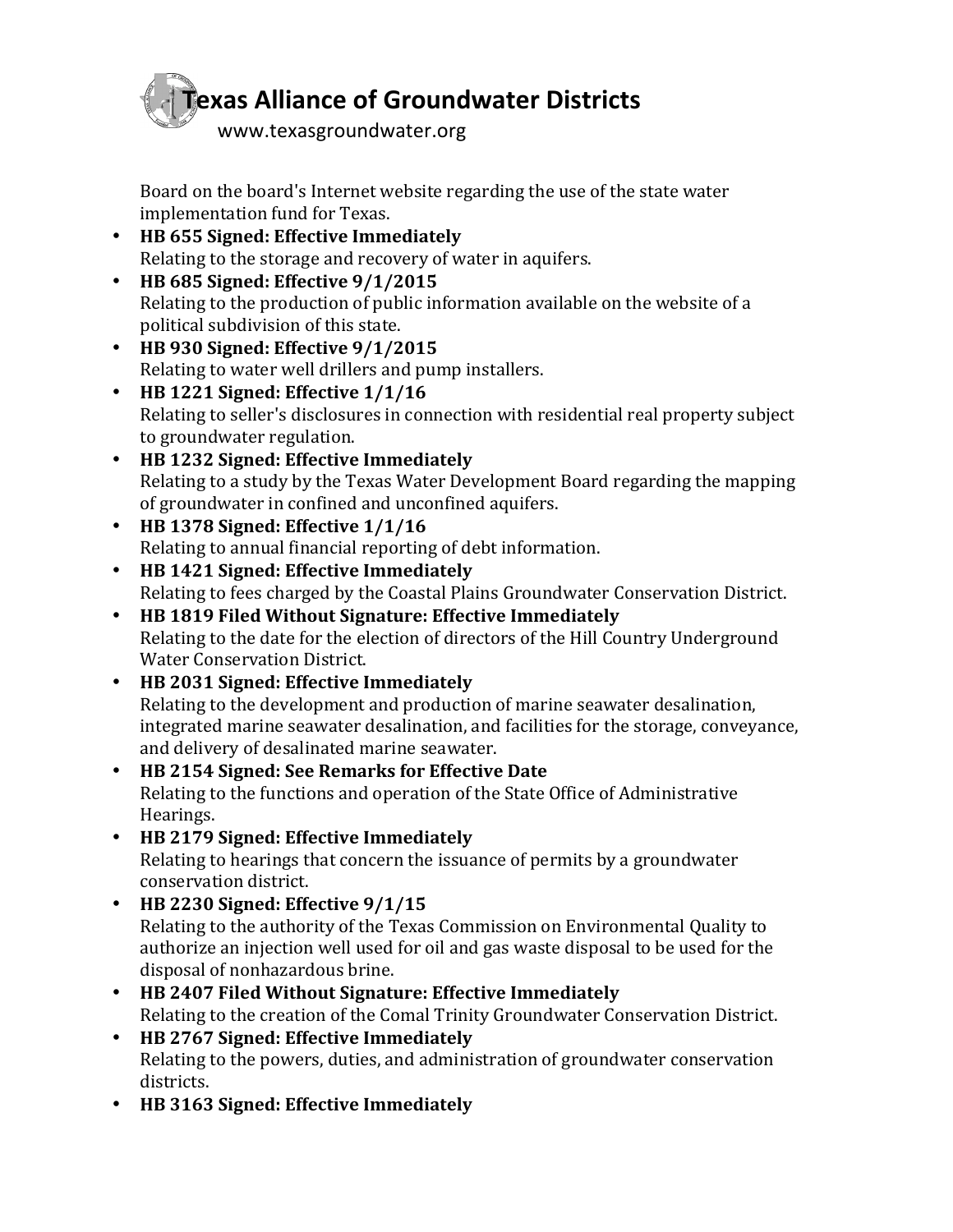

Relating to filing suit against board members of groundwater conservation districts.

- HB 3357 Signed: Effective  $9/1/15$ Relating to permitted methods for certain political subdivisions to post notice of a meeting.
- **HB 3405 Filed Without Signature: Effective Immediately** Relating to the territory and authority of the Barton Springs-Edwards Aquifer Conservation District to regulate certain wells for the production of groundwater.
- **HB 3858 Signed: Effective Immediately** Relating to fees charged by the Coastal Bend Groundwater Conservation District.
- **HB 4097 Signed: Effective Immediately** Relating to seawater desalination projects.
- **HB 4112 Signed: Effective Immediately** Relating to the rights of an owner of groundwater.
- HB 4207 Filed Without Signature: Effective 9/1/15 Relating to the creation of the Aransas County Groundwater Conservation District.
- **SB** 363 Signed: Effective  $9/1/15$ Relating to election dates for directors of the Bandera County River Authority and Groundwater District.
- SB 374 Signed: Effective  $9/1/15$ Relating to requiring state agencies to participate in the federal electronic verification of employment authorization program, or E-verify.
- SB 551 Signed: Effective  $9/1/15$ Relating to the duty of the Water Conservation Advisory Council to submit a report and recommendations regarding water conservation in this state.
- **SB 733 Signed: Effective Immediately** Relating to the authority of certain political subdivisions to change the date of their general elections.
- **SB 854 Signed:** Effective  $9/1/15$ Relating to the renewal or amendment of certain permits issued by groundwater conservation districts.
- **SB 991 Signed: Effective Immediately** Relating to a requirement that the General Land Office and the Texas Water Development Board conduct a study regarding the use of wind and solar power to develop and desalinate brackish groundwater.
- **SB 1101 Signed: Effective 9/1/15** Relating to the authority to determine the supply of groundwater in certain regional water plans.
- **SB 1267 Signed:** Effective  $9/1/15$ Relating to contested cases conducted under the Administrative Procedure Act.
- **SB 1336 Signed: Effective 9/1/15** Relating to the construction of laws and election dates of certain groundwater conservation districts.